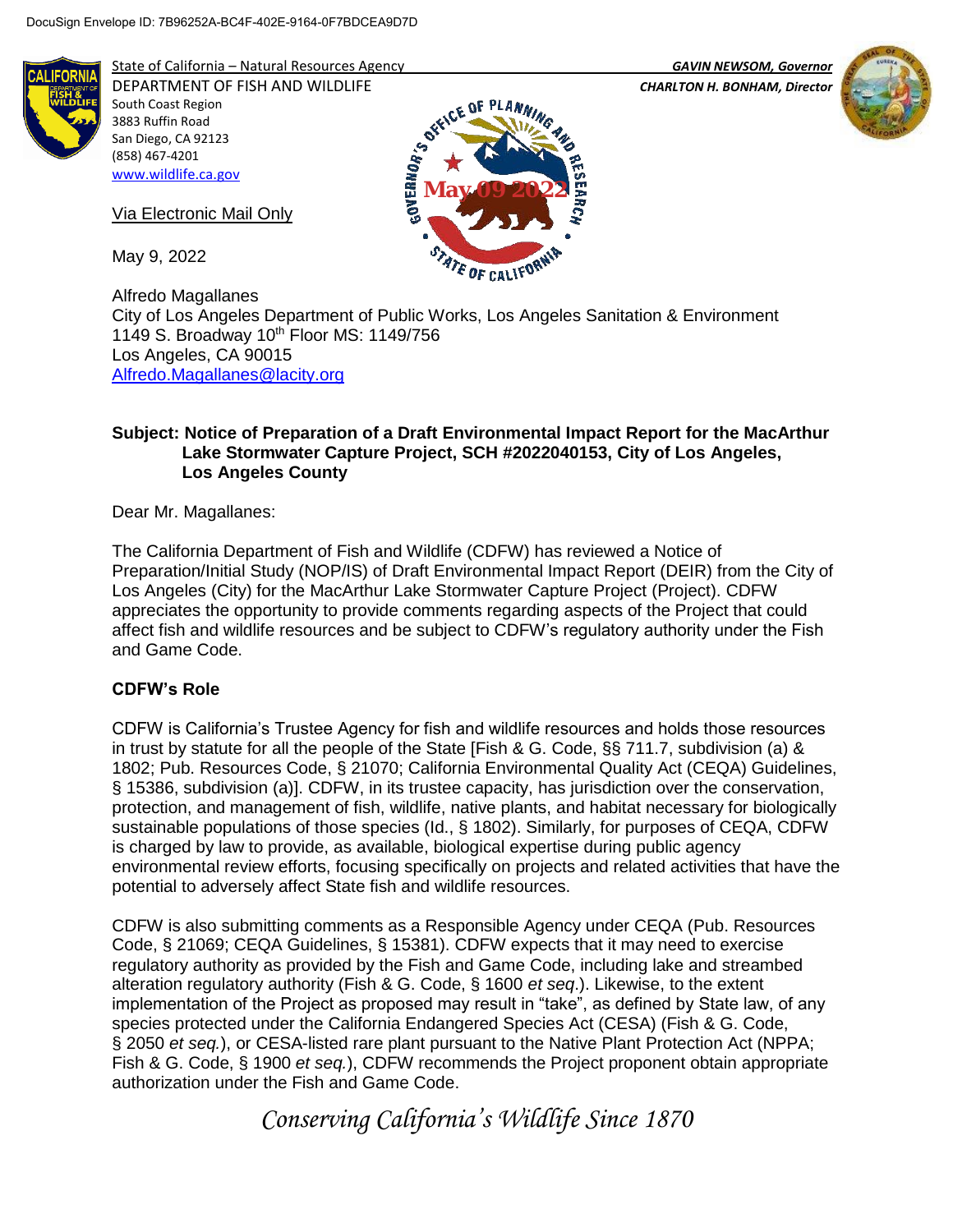Alfredo Magallanes City of Los Angeles Department of Public Works, Los Angeles Sanitation & Environment May 9, 2022 Page 2 of 15

#### **Project Description and Summary**

**Objective:** The Project would implement a regional multi-benefit stormwater project in MacArthur Park. The Project is part of the region's efforts under Los Angeles County's Safe Clean Water Program (SCWP) to meet water quality total maximum daily load limits for the Ballona Creek watershed and the current National Pollutant Discharge Elimination System permit. The Project proposes to divert and treat stormwater and dry weather flows from a 216 acre drainage area within the Ballona Creek watershed. Flows would be diverted via a junction structure at three existing underground storm drains in an alley that parallels  $7<sup>th</sup>$  Street near the intersection of the alley and Lake Street. Flows would be discharged into MacArthur Lake for storage or returned to the storm drain system. The Project would reduce the amount of stormwater and dry weather flows, and their associated pollutant loads, that enter Ballona Creek, Ballona Wetlands, and Santa Monica Bay.

During the wet season, the Project would divert up to 12 cubic feet per second (cfs) of stormwater from the drainage area. Stormwater in the existing storm drain system not diverted (i.e., stormwater in excess of 12 cfs) would continue to flow through the existing storm drain system into Ballona Creek. After being diverted, the stormwater would flow through a pretreatment unit to remove trash and heavy suspended solids. A pump station would lift the stormwater and convey flows through a pipeline below  $7<sup>th</sup>$  Street. From this point, there are three possible flow paths:

- The initial stormflows would flow from the pump station directly into MacArthur Lake for storage. The pretreated stormwater would be pumped into MacArthur Lake until a flow totalizer meter indicates that a total volume of 5 acre-feet (217,800 cubic feet) has been pumped into MacArthur Lake or until the maximum water level in MacArthur Lake has been reached, whichever comes first. Once storage capacity has been reached, an automated valve would close, preventing further flow into MacArthur Lake. In-lake storage would decrease the use of potable water needed to maintain MacArthur Lake.
- Once the storage capacity of MacArthur Lake has been reached, stormwater flows would be directed to a stormwater treatment unit, located within MacArthur Park, that would provide additional treatment. Once stormwater passes through the stormwater treatment unit, stormwater would be returned back to the storm drain system and would flow through storm pipes to Ballona Creek.
- If the stormwater treatment unit capacity is reached, stormwater would flow from the pump station to the return pipe, where it would be blended with treated water from the stormwater treatment unit prior to being discharged back to the storm drain system in Grand View Street.

During dry weather, flows would be diverted from storm drains on Lake Street through the pretreatment unit and to the pump station, which would lift the dry weather flows and convey them to MacArthur Lake. A lake recirculation lake pump would lift water from MacArthur Lake to new, lined treatment wetlands designed with a cascading configuration. The treatment wetlands would be constructed near the southwest corner of MacArthur Park. The treatment wetlands would naturally filter the recirculated water from MacArthur Lake.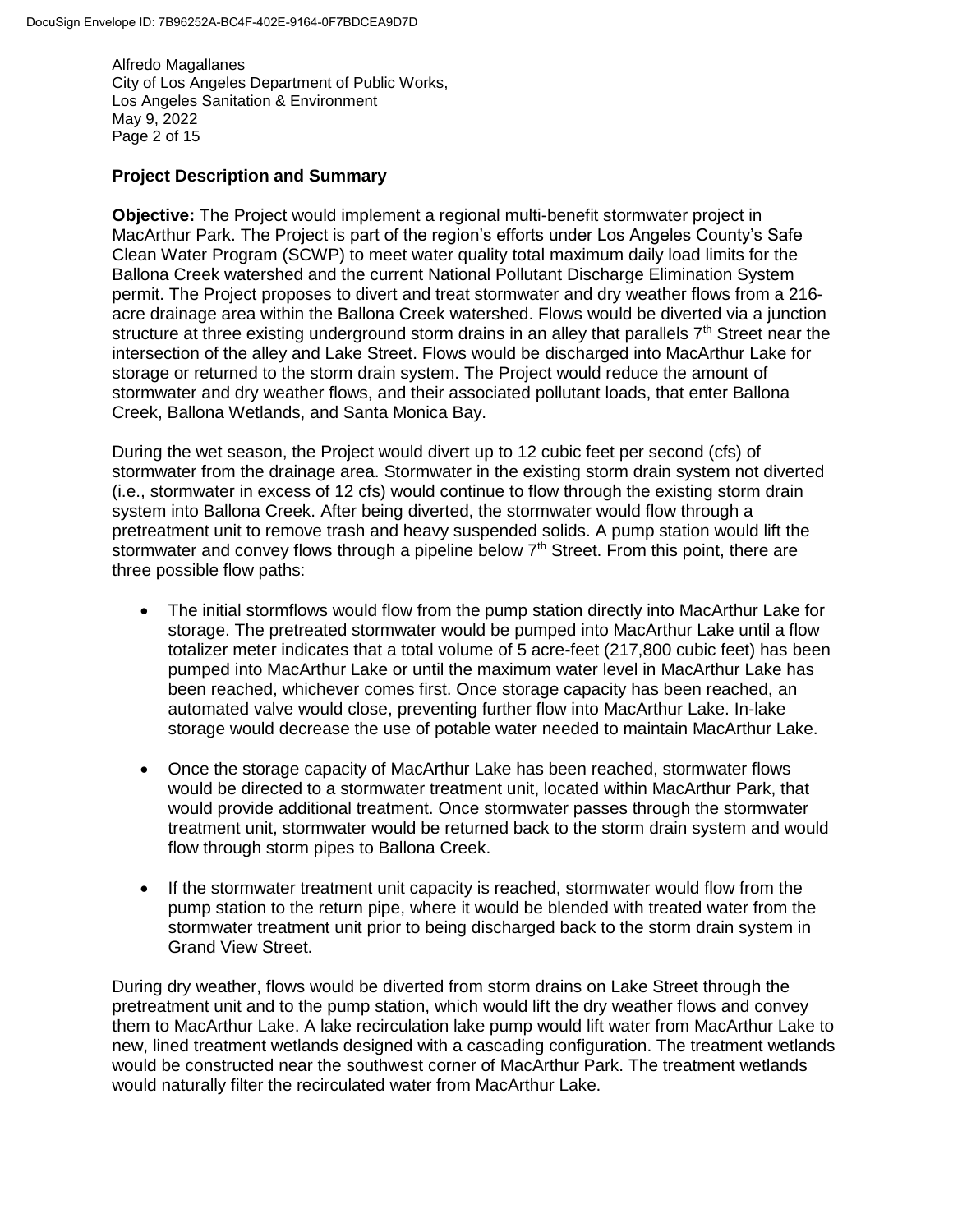Alfredo Magallanes City of Los Angeles Department of Public Works, Los Angeles Sanitation & Environment May 9, 2022 Page 3 of 15

Prior to a storm event, the water level in MacArthur Lake would be lowered by approximately 8 inches (1.6 million gallons) to provide room for storage of up to 5 acre-feet of stormwater. Water removed from MacArthur Lake would be discharged to the sanitary sewer system and would occur a minimum of 48 hours after a storm event. MacArthur Lake would be lowered 12.5 times per year on average. Discharges to the sanitary sewer would total approximately 62.5 acre-feet per year (2,722,500 cubic feet). Lake water discharged to the sewer would be treated at the Hyperion Water Reclamation Plant. Stormwater that is stored in MacArthur Lake and later discharged to the sanitary sewer for treatment at Hyperion Water Reclamation Plant would meet the stormwater quality requirements by removing all pollutants.

Project construction would last for approximately 22 months. One or two non-native mature trees and three recently planted trees in the footprint of the proposed treatment wetlands would be removed and replaced elsewhere within MacArthur Park. In addition, installation of subsurface pipelines would require the removal and replacement of an additional tree within MacArthur Park and four street trees along 7<sup>th</sup> Avenue and Lake Street.

**Location:** MacArthur Park is a public park located at 2230 W. 6<sup>th</sup> Street in the Westlake neighborhood of central Los Angeles. MacArthur Park is bounded by  $6<sup>th</sup>$  Street to the north,  $7<sup>th</sup>$ Street to the south, Park View Street to the west, and Alvarado Street to the east. Wilshire Boulevard extends east-west through MacArthur Park, dividing the park into northern and southern sections. The proposed Project would occur within the southwestern area of MacArthur Park and in the public rights-of-way on adjacent streets southwest of MacArthur Park and in the alley that parallels  $7<sup>th</sup>$  Street. The underground diversion, capture, and pretreatment structures would be located south of MacArthur Park on Lake Street and in an adjacent alley. An additional underground stormwater treatment unit would be located along the southern edge of MacArthur Park. Underground pipelines would be located in MacArthur Park and in Lake Street, Grand View Street,  $7<sup>th</sup>$  Street, and in a small portion of the alley that parallels  $7<sup>th</sup>$  Street.

#### **Comments and Recommendations**

CDFW offers the comments and recommendations below to assist the City in adequately identifying, avoiding, and/or mitigating the Project's significant, or potentially significant, direct, and indirect impacts on fish and wildlife (biological) resources. The DEIR should provide adequate and complete disclosure of the Project's potential impacts on biological resources [Pub. Resources Code, § 21061; CEQA Guidelines, §§ 15003(i), 15151]. CDFW looks forward to commenting on the DEIR when it is available.

## **Specific Comments**

1) Southern California steelhead (southern steelhead; *Oncorhynchus mykiss*). According to the NOP/IS, the Project would reduce the amount of stormwater that flows into Ballona Creek and from there, into the Ballona Wetlands, which are owned and managed by CDFW. In 2007, adult southern steelhead were observed at Ballona Creek (Dagit *et al.* 2020). The Project could impact steelhead by altering the flow regime necessary to support fish passage along Ballona Creek. Surface water diversions impacts the ability of southern steelhead to move freely upstream-to-downstream and to find adequate locations for refuge and proliferation (USACE 2015).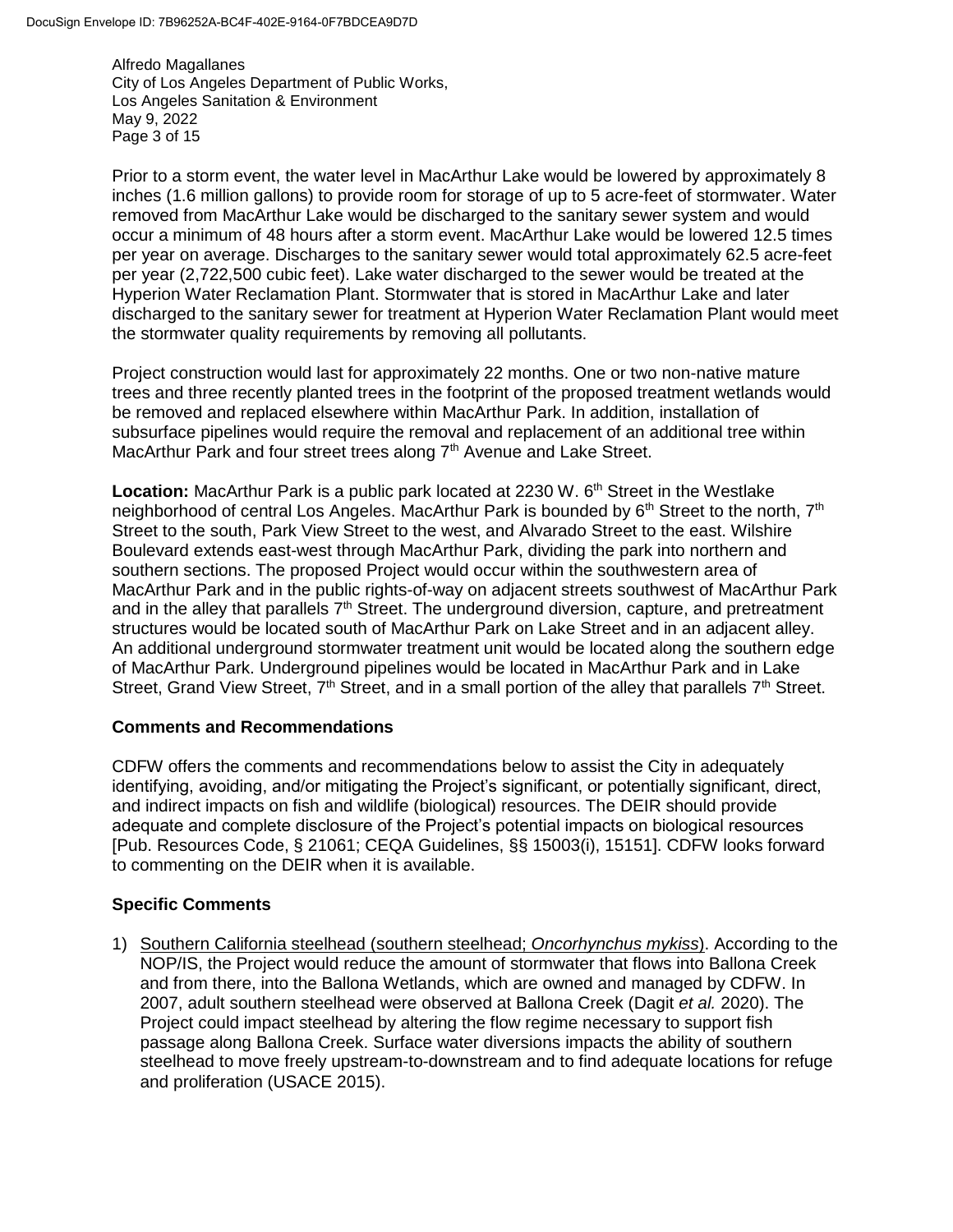Alfredo Magallanes City of Los Angeles Department of Public Works, Los Angeles Sanitation & Environment May 9, 2022 Page 4 of 15

- a) Protection Status: Pursuant to Section 2074.2 of the Fish and Game Code, on April 21, 2022, the California Fish and Game Commission (Commission) determined that listing southern steelhead as threatened or endangered under CESA may be warranted (CDFW 2022a). This commences a one-year status review of the species, and at a future meeting, the Commission will make a decision whether listing of southern steelhead as threatened or endangered under CESA is warranted. During the status review, southern steelhead is protected under CESA as a candidate species pursuant to Section 2085 of the Fish and Game Code, provided that notice has been given as required by Section 2074.4 of the Fish and Game Code. The City is prohibited from undertaking or authorizing activities that result in take of any endangered, threatened, or candidate species, except as authorized by State law (Fish & G. Code, §§ 86, 2062, 2067, 2068, 2080, 2085; Cal. Code Regs., tit. 14, § 786.9).
- b) Analysis and Disclosure: The DEIR should analyze and discuss the Project's potential impact on southern steelhead population, habitat, substrate, and passage. An analysis of passage should include passage of adults from the ocean to Ballona Creek and passage of smolts/juveniles from nursing grounds to Ballona Creek, Ballona Wetlands, and the ocean. The DEIR should analyze the Project's effect on the hydrology and hydraulics (velocity, depth, and temperature) of Ballona Creek and how those effects may impact southern steelhead. An adequate analysis should provide the following information at a minimum:
	- A study reach extending from MacArthur Park to the Santa Monica Bay whereby the Project's effects on flow is analyzed;
	- Project effects on flow (cfs, acre-feet) and hydraulics (velocity, depth, temperature, and wetted perimeter) during the wet season (November through March), dry season (April through October), and both above-average and below-average water year (i.e., wet season/above-average water year, wet season/below-average water year, dry season/above-average water year, and dry season/below-average water year) under pre-project (i.e., baseline conditions) and post-project conditions;
	- Percent changes in flow, velocity, depth, temperature, and wetted perimeter (acres gained/lost) under Project conditions;
	- How the Project may potentially affect on-going habitat recovery and restoration efforts for southern steelhead; and
	- Project-related impacts on southern steelhead in relation to cumulative flow reductions and water diversions proposed by closely related past, present, and probable future projects in Ballona Creek Watershed and the Los Angeles River Watershed, whether related or unrelated to Los Angeles County's Safe Clean Water Program, Stormwater Capture Master Plan, 2015 Urban Water Management Plan, City of Los Angeles' Green New Deal, and/or Enhanced Watershed Management Plan.

CDFW recommends such analysis and evaluation apply a [function flows approach](https://ceff.ucdavis.edu/functional-flows-approach) to evaluate impacts on biological resources. The functional flows approach provides the basis for guidance provided in the [California Environmental Flows Framework](https://ceff.ucdavis.edu/) (UC Davis 2022). Functional flows are distinct aspects of a natural flow regime that sustain ecological, geomorphic, or biogeochemical functions, and that support the specific life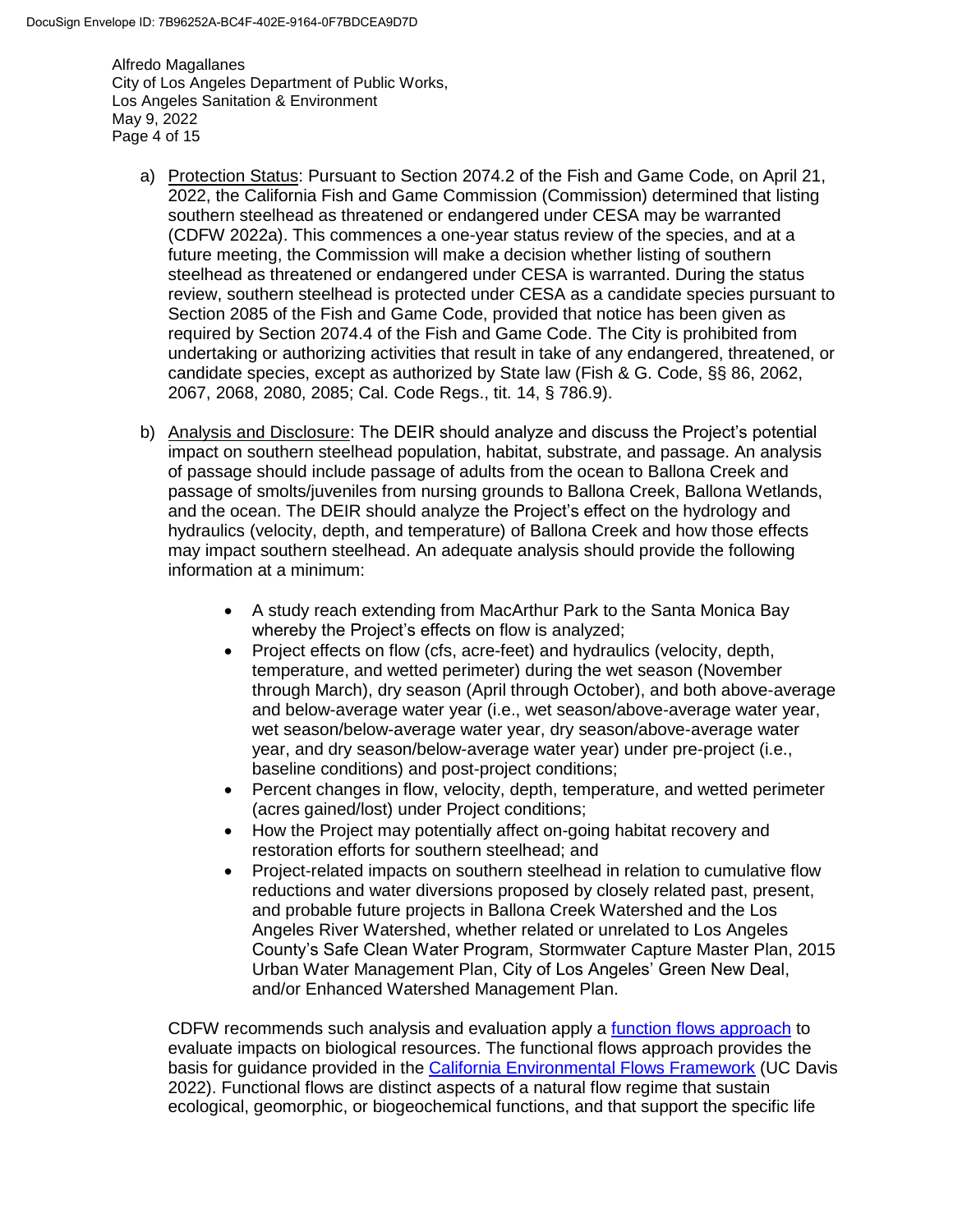Alfredo Magallanes City of Los Angeles Department of Public Works, Los Angeles Sanitation & Environment May 9, 2022 Page 5 of 15

> history and habitat needs of native aquatic species. Retaining key functional flow components in managed flow regimes is thus expected to support foundational physical and ecological processes that sustain biological communities.

CDFW also recommends the City refer to the following technical report from the Los Angeles River Environmental Flows Project to analyzing flow conditions and habitat suitability criteria required by southern steelhead for passage: [Process and Decision](https://www.sccwrp.org/about/research-areas/ecohydrology/los-angeles-river-flows-project/)  [Support Tools for Evaluating Flow Management Targets to Support Aquatic Life and](https://www.sccwrp.org/about/research-areas/ecohydrology/los-angeles-river-flows-project/)  [Recreational Beneficial Uses of the Los Angeles River](https://www.sccwrp.org/about/research-areas/ecohydrology/los-angeles-river-flows-project/) (Stein *et al.* 2021).

- c) Mitigation: The DEIR should provide measures to mitigate for the Project's potentially significant impact on southern steelhead. Measures may include developing an Adaptive Management Plan that would reduce or suspend water diversion if at any point the Project may impact southern steelhead downstream exceeding a defined threshold/trigger. Appropriate mitigation may include obtaining appropriate take authorization under CESA (pursuant to Fish & Game Code, § 2080 et seq.).
- d) CESA: Appropriate take authorization under CESA may include an Incidental Take Permit (ITP) among other options [Fish & G. Code, §§ 2080.1, 2081, subds. (b) and (c)]. To obtain appropriate take authorization under CESA, early consultation with CDFW is encouraged, as significant modification to a project and mitigation measures may be required to obtain a CESA permit. Revisions to the Fish and Game Code, effective January 1998, may require that CDFW issue a separate CEQA document for the issuance of an ITP unless the Project's CEQA document addresses all Project impacts on CESA-listed species and specifies a mitigation monitoring and reporting program that will meet the requirements of an ITP. For these reasons, biological mitigation monitoring and reporting proposals should be of sufficient detail and resolution to satisfy the requirements for a CESA ITP.
- 2) Impacts on Biological Resources Due to Water Diversion. According to the NOP/IS, the Project's proposal to divert stormwater flows and dry weather flows could impact riparian habitat and sensitive natural communities at Ballona Wetlands. The DEIR would assess these potential impacts on biological resources.
	- a) Analysis and Disclosure: The Project's evaluation of impacts on biological resources, including riparian habitat and sensitive natural communities, should be consistent with CDFW's recommendations under Comment #1b. In addition to those recommendations, the assessment should include the following:
		- A map of natural communities and important bird foraging and nesting habitat occurring in the study reach;
		- A map modeling potential changes to channel hydraulics overlain on a map of natural communities and habitat for sensitive wildlife species and birds; and
		- A comprehensive list of sensitive and special status plant and wildlife species, and sensitive plant communities, occurring in the study reach. For each biological resource, provide:
			- o A summary of species-specific habitat requirements;
			- o A discussion as to how the species or natural community may be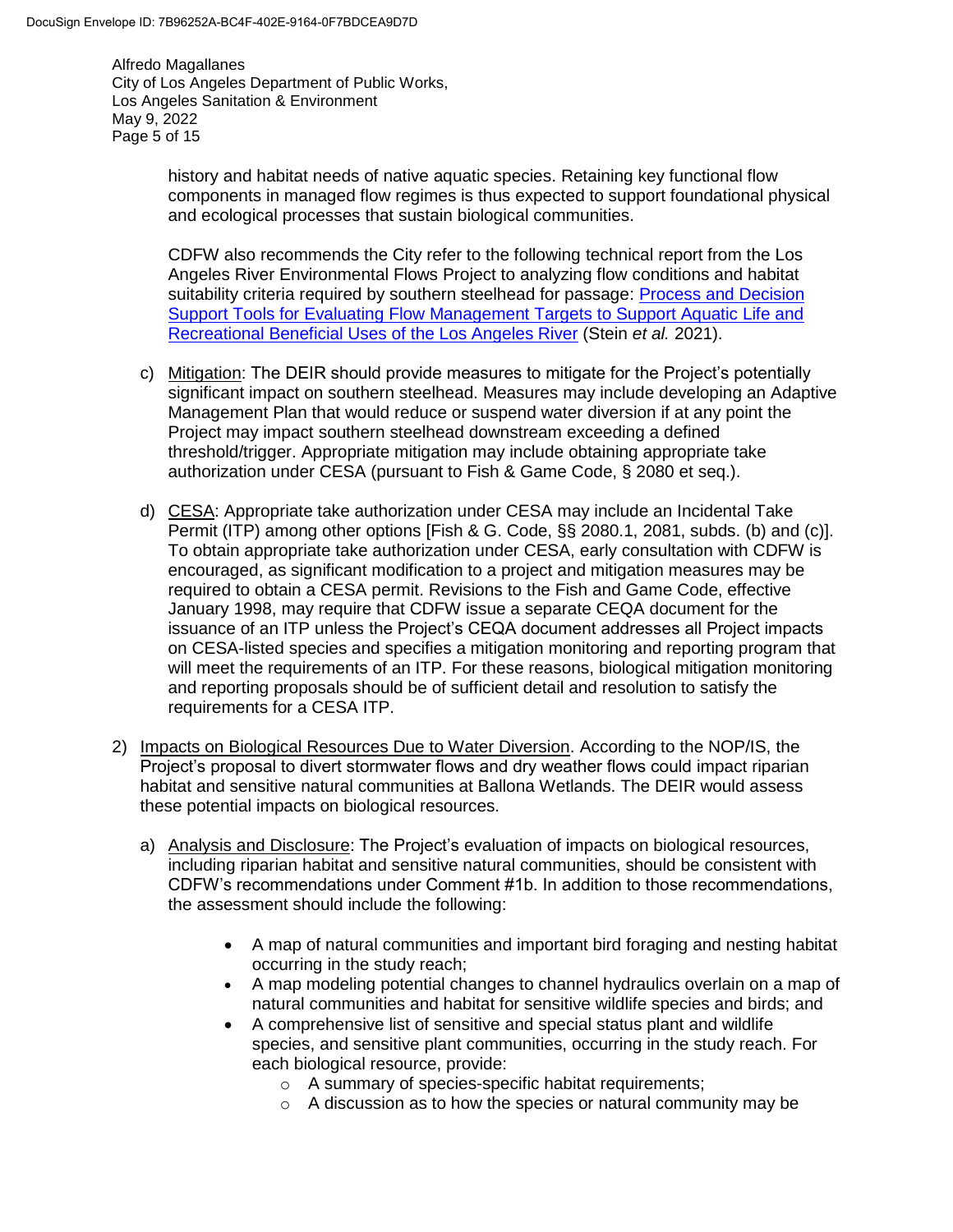$\overline{\phantom{a}}$ 

Alfredo Magallanes City of Los Angeles Department of Public Works, Los Angeles Sanitation & Environment May 9, 2022 Page 6 of 15

> impacted through habitat modification as result of changes to hydrology (reduced flow) and hydraulics (water depth, wetted perimeter, velocity); and

o A quantitative analysis and/or adequate discussion to evaluate whether the Project would result in those significant impacts.

CDFW recommends the DEIR define what thresholds were used to evaluate the significance of potential impacts on biological resources. The DEIR should provide qualitative or quantitative definitions for thresholds and explains why the criteria or threshold for significance are appropriate for determining the Project's level of significance. A threshold of significance should be an identifiable quantitative, qualitative, or performance level (CEQA Guidelines, § 15064.7). The DEIR should explain how compliance with thresholds means that the Project's impacts are less than significant [CEQA Guidelines, § 15064(b)(2)]. The DEIR should explain whether thresholds presented in the DEIR/by the City have been adopted for general use by the City as part of the City's environmental review process, which must be adopted by ordinance, resolution, rule, or regulation, and developed through a public review process and be supported by substantial evidence (CEQA Guidelines, § 15064.7). The DEIR should explain whether these thresholds have been previously adopted or recommended by other public agencies or recommended by experts (CEQA Guidelines, § 15064.7).

- 3) Stream Delineation and Impact Assessment. The Project would divert flows from Ballona Creek and reduce the amount of flow into Ballona Creek and Ballona Wetlands.
	- a) Analysis and Disclosure: CDFW recommends the DEIR include a stream delineation and evaluation of impacts on any river, stream, or lake<sup>1</sup>. The delineation should be conducted pursuant to the USFWS wetland definition adopted by CDFW<sup>2</sup> (Cowardin *et al.* 1979). The DEIR should discuss the Project's potential impact on streams including impacts on associated natural communities. Impacts may include channelizing or diverting streams, impairing a watercourse, and removing or degrading vegetation through habitat modification (e.g., loss of water source, encroachment, and edge effects leading to introduction of non-native plants).
	- b) Mitigation: The DEIR should provide measures to mitigate for the Project's potentially significant impact on streams and associated natural communities. If the Project substantially diverts or obstructs the natural flow of any river, stream, or lake, appropriate mitigation may include notifying CDFW pursuant to Fish and Game Code section 1602.
	- c) Fish and Game Code section 1602: CDFW exercises its regulatory authority as provided

<sup>1</sup> "Any river, stream, or lake" includes those that are dry for periods of time (ephemeral/episodic) as well as those that flow year-round (perennial). This includes ephemeral streams, desert washes, and watercourses with a subsurface flow. It may also apply to work undertaken within the flood plain of a water body.

<sup>&</sup>lt;sup>2</sup> Be advised that some wetland and riparian habitats subject to CDFW's authority may extend beyond the jurisdictional limits of the U.S. Army Corps of Engineers' Section 404 permit and Regional Water Quality Control Board Section 401 Certification.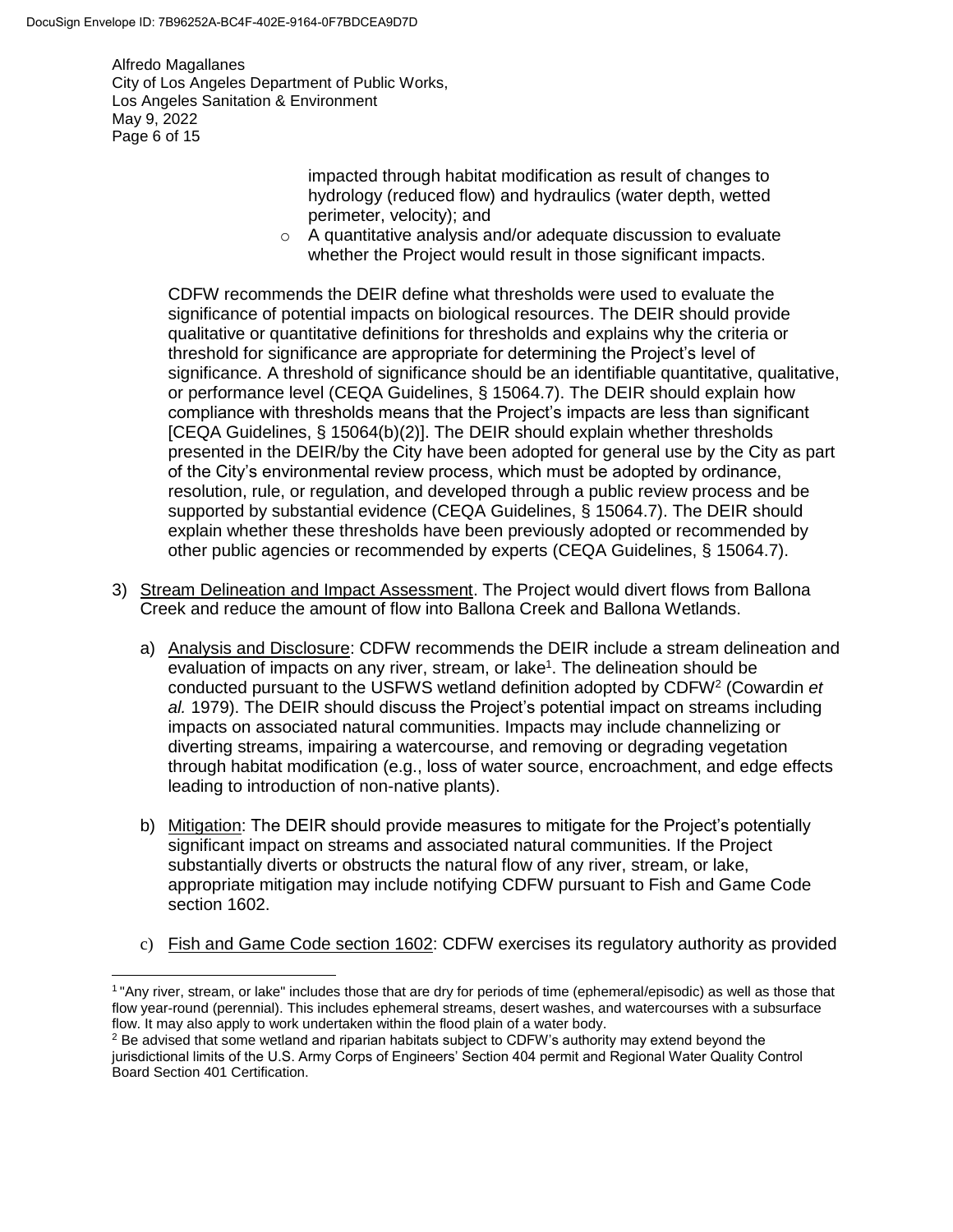$\overline{\phantom{a}}$ 

Alfredo Magallanes City of Los Angeles Department of Public Works, Los Angeles Sanitation & Environment May 9, 2022 Page 7 of 15

> by Fish and Game Code section 1600 et seq. to conserve fish and wildlife resources which includes rivers, streams, or lakes and associated natural communities. As a Responsible Agency under CEQA, CDFW has authority over activities in streams and/or lakes that will divert or obstruct the natural flow, or change the bed, channel, or bank (including vegetation associated with the stream or lake) of a river or stream, or use material from a streambed. For any such activities, the project applicant (or "entity") must notify CDFW<sup>3</sup>. Please visit CDFW's [Lake and Streambed Alteration Program](https://wildlife.ca.gov/Conservation/LSA) webpage for more information (CDFW 2022b).

- 4) Nesting Birds: The Project proposes to remove trees at MacArthur Park. Trees in urbanized landscapes could support nesting birds. In the greater Los Angeles, urban forests and street trees both native and some non-native species, provide habitat for a high diversity of birds (Wood and Esaian 2020). Some species of raptors have adapted to and exploited urban areas for breeding and nesting (Cooper *et al.* 2020). For example, raptors (Accipitridae, Falconidae) such as red-tailed hawks (*Buteo jamaicensis*) and Cooper's hawks (*Accipiter cooperii*) can nest successfully in urban sites. Red-tailed hawks commonly nest in ornamental vegetation such as eucalyptus (Cooper *et al.* 2020).
	- a) Protection Status: Migratory nongame native bird species are protected by international treaty under the Federal Migratory Bird Treaty Act (MBTA) of 1918 (Code of Federal Regulations, Title 50, § 10.13). Sections 3503, 3503.5, and 3513 of the California Fish and Game Code prohibit take of all birds and their active nests including raptors and other migratory nongame birds (as listed under the Federal MBTA). It is unlawful to take, possess, or needlessly destroy the nest or eggs of any raptor.
	- b) Analysis and Disclosure: The DEIR should discuss the Project's potential impact on nesting birds and raptors.
	- c) Avoidance: The DEIR should provide measures to mitigate for the Project's potentially significant impact on nesting birds and raptors. To the extent feasible, no construction, ground-disturbing activities (e.g., mobilizing, staging, drilling, and excavating), and vegetation removal should occur during the avian breeding season which generally runs from February 15 through September 15 (as early as January 1 for some raptors) to avoid take of birds, raptors, or their eggs.
	- d) Minimizing Potential Impacts: If impacts on nesting birds and raptors cannot be avoided, CDFW recommends the DEIR include measures to minimize impacts on nesting birds and raptors. Prior to starting ground-disturbing activities and vegetation removal, a qualified biologist should conduct nesting bird and raptor surveys to identify nests. The qualified biologist should establish no-disturbance buffers to minimize impacts on those nests. CDFW recommends a minimum 300-foot no-disturbance buffer around active bird

<sup>3</sup> CDFW's issuance of a Lake and Streambed Alteration (LSA) Agreement for a project that is subject to CEQA will require CEQA compliance actions by CDFW as a Responsible Agency. As a Responsible Agency, CDFW may consider the environmental document of the local jurisdiction (lead agency) for the project. To minimize additional requirements by CDFW pursuant to section 1600 et seq. and/or under CEQA, the environmental document should fully identify the potential impacts to the stream or riparian resources and provide adequate avoidance, mitigation, monitoring, and reporting commitments for issuance of the LSA Agreement.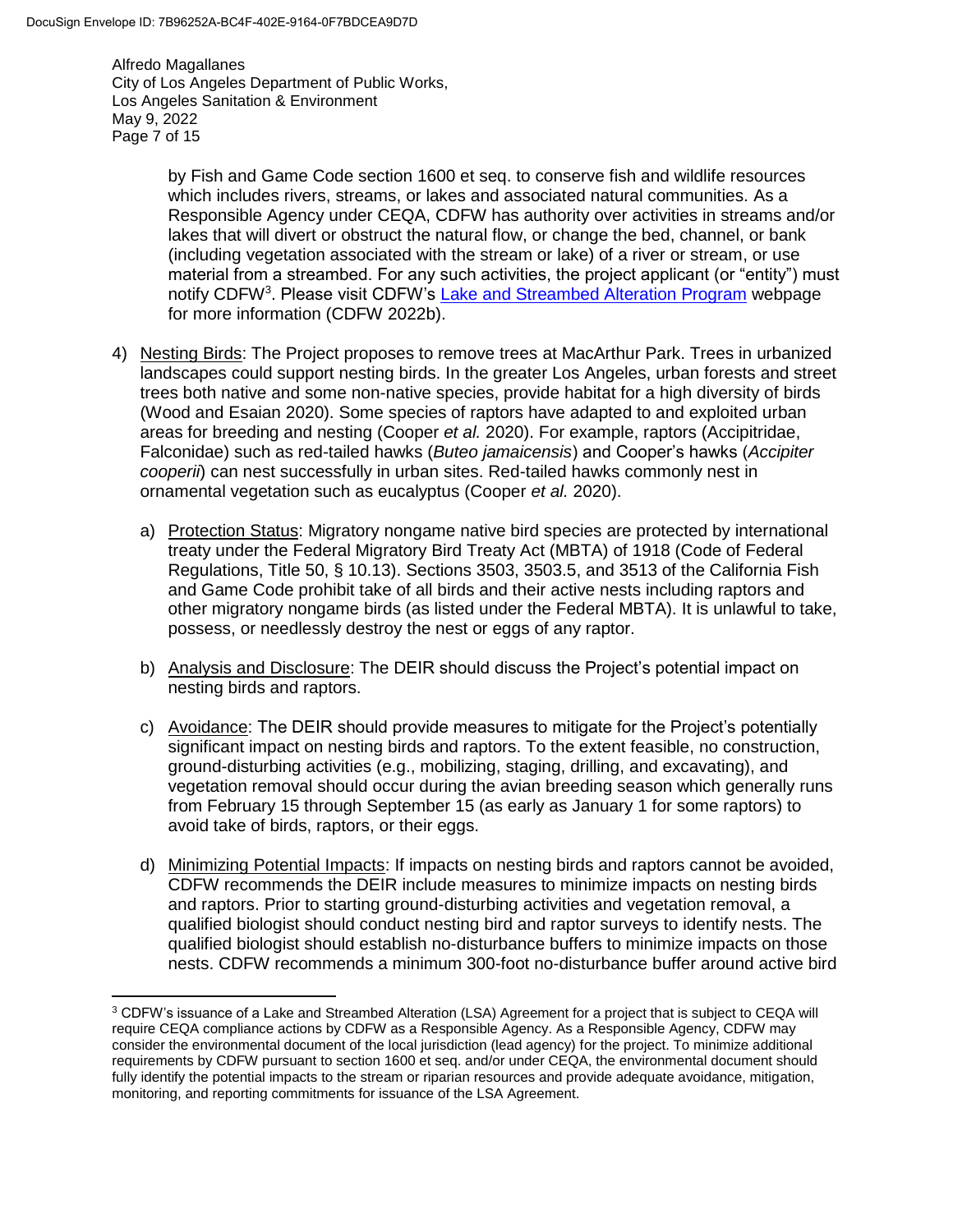Alfredo Magallanes City of Los Angeles Department of Public Works, Los Angeles Sanitation & Environment May 9, 2022 Page 8 of 15

> nests. For raptors, the no-disturbance buffer should be expanded to 500 feet and 0.5 mile for special status species, if feasible. Personnel working on the Project, including all contractors working on site, should be instructed on the presence of nesting birds, area sensitivity, and adherence to no-disturbance buffers. Reductions in the buffer distance may be appropriate depending on the avian species involved, ambient levels of human activity, screening vegetation, or possibly other factors determined by a qualified biologist.

#### **General Comments**

- 1) Disclosure: The DEIR should provide an adequate, complete, and detailed disclosure about the effect which the proposed Project is likely to have on the environment (Pub. Resources Code, § 20161; CEQA Guidelines, § 15151). Adequate disclosure is necessary so CDFW may provide comments on the adequacy of proposed avoidance, minimization, or mitigation measures, as well as to assess the significance of the specific impact relative to plant and wildlife species impacted (e.g., current range, distribution, population trends, and connectivity).
- 2) Mitigation Measures: Public agencies have a duty under CEQA to prevent significant, avoidable damage to the environment by requiring changes in a project through the use of feasible alternatives or mitigation measures [CEQA Guidelines, §§ 15002(a)(3), 15021]. Pursuant to CEQA Guidelines section 15126.4, an environmental document "shall describe feasible measures which could mitigate for impacts below a significant level under CEQA."
	- a) Level of Detail: Mitigation measures must be feasible, effective, implemented, and fully enforceable/imposed by the lead agency through permit conditions, agreements, or other legally binding instruments (Pub. Resources Code, § 21081.6(b); CEQA Guidelines, § 15126.4). A public agency "shall provide the measures that are fully enforceable through permit conditions, agreements, or other measures" (Pub. Resources Code, § 21081.6). CDFW recommends the City provide mitigation measures that are specific, detailed (i.e., responsible party, timing, specific actions, location), and clear in order for a measure to be fully enforceable and implemented successfully via a mitigation monitoring and/or reporting program (Pub. Resources Code, § 21081.6; CEQA Guidelines, § 15097).
	- b) Disclosure of Impacts: If a proposed mitigation measure would cause one or more significant effects, in addition to impacts caused by the proposed Project, the DEIR should include a discussion of the effects of proposed mitigation measures [CEQA Guidelines, § 15126.4(a)(1)]. In that regard, the DEIR should provide an adequate, complete, and detailed disclosure about the Project's proposed mitigation measure(s). Adequate disclosure is necessary so CDFW may assess the potential impacts of proposed mitigation measures.
- 3) Biological Baseline Assessment: An adequate biological resources assessment should provide a complete assessment and impact analysis of the flora and fauna within and adjacent to the Project area and where the Project may result in ground disturbance. The assessment and analysis should place emphasis on identifying endangered, threatened, rare, and sensitive species; regionally and locally unique species; and sensitive habitats. An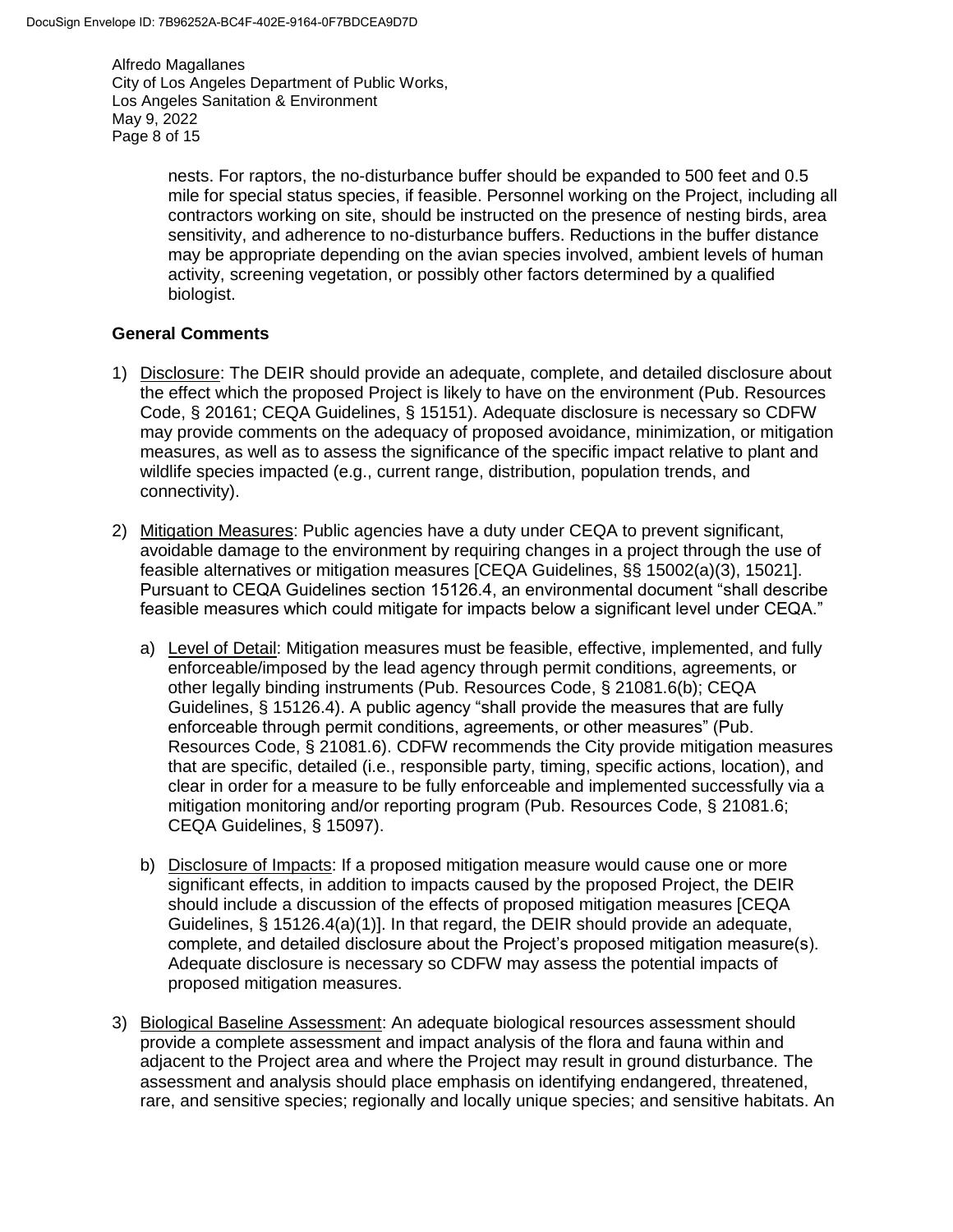Alfredo Magallanes City of Los Angeles Department of Public Works, Los Angeles Sanitation & Environment May 9, 2022 Page 9 of 15

impact analysis will aid in determining the Project's potential direct, indirect, and cumulative biological impacts, as well as specific mitigation or avoidance measures necessary to offset those impacts. CDFW also considers impacts to California Species of Special Concern (SSC) a significant direct and cumulative adverse effect without implementing appropriate avoidance and/or mitigation measures. The DEIR should include the following information:

- a) Information on the regional setting that is critical to an assessment of environmental impacts, with special emphasis on resources that are rare or unique to the region [CEQA Guidelines, § 15125(c)]. The DEIR should include measures to fully avoid and otherwise protect Sensitive Natural Communities. CDFW considers Sensitive Natural Communities as threatened habitats having both regional and local significance. Natural communities, alliances, and associations with a State-wide rarity ranking of S1, S2, and S3 should be considered sensitive and declining at the local and regional level. These ranks can be obtained by visiting the [Vegetation Classification and Mapping Program -](https://wildlife.ca.gov/Data/VegCAMP/Natural-Communities) Natural [Communities](https://wildlife.ca.gov/Data/VegCAMP/Natural-Communities) webpage (CDFW 2022c);
- b) A thorough, recent, floristic-based assessment of special status plants and natural communities following CDFW's [Protocols for Surveying and Evaluating Impacts to](https://nrm.dfg.ca.gov/FileHandler.ashx?DocumentID=18959&inline)  [Special Status Native Plant Populations and Sensitive Natural Communities](https://nrm.dfg.ca.gov/FileHandler.ashx?DocumentID=18959&inline) (CDFW 2018). Botanical field surveys should be comprehensive over the entire Project area, including areas that could be directly or indirectly impacted by the Project. Adjoining properties should also be surveyed where direct or indirect Project effects could occur, such as those from fuel modification, herbicide application, invasive species, and altered hydrology;
- c) Floristic alliance- and/or association-based mapping and vegetation impact assessments conducted in the Project area and within adjacent areas. The [Manual of California](http://vegetation.cnps.org/)  [Vegetation,](http://vegetation.cnps.org/) second edition, should also be used to inform this mapping and assessment (Sawyer *et al.* 2009). This assessment should include adjoining habitat areas that could be directly or indirectly impacted by the Project;
- d) A complete and recent assessment of the biological resources associated with each habitat type in the Project area and within adjacent areas. CDFW's [California Natural](https://wildlife.ca.gov/Data/CNDDB)  [Diversity Database](https://wildlife.ca.gov/Data/CNDDB) in Sacramento should be contacted to obtain current information on any previously reported sensitive species and habitat (CDFW 2022d). An assessment should include a minimum nine-quadrangle search of the CNDDB to determine a list of species potentially present in the Project area. A lack of records in the CNDDB does not mean that rare, threatened, or endangered plants and wildlife do not occur. Field verification for the presence or absence of sensitive species is necessary to provide a complete biological assessment for adequate CEQA review [CEQA Guidelines, § 15003(i)];
- e) A complete, recent, assessment of endangered, rare, or threatened species and other sensitive species within the Project area and adjacent areas, including SSC and California Fully Protected Species (Fish & G. Code, §§ 3511, 4700, 5050, and 5515). Species to be addressed should include all those which meet the CEQA definition of endangered, rare, or threatened species (CEQA Guidelines, § 15380). Seasonal variations in use of the Project area should also be addressed such as wintering,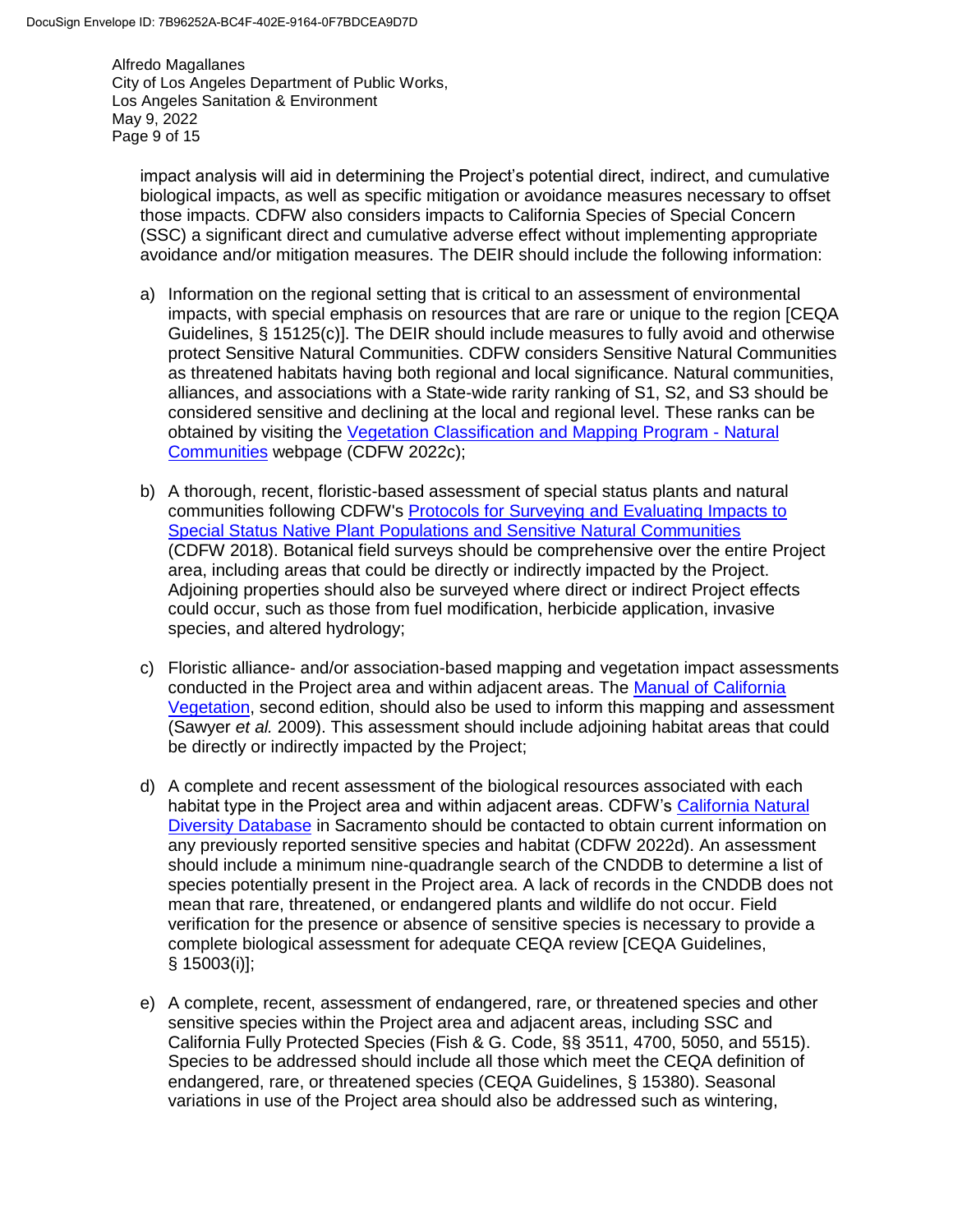Alfredo Magallanes City of Los Angeles Department of Public Works, Los Angeles Sanitation & Environment May 9, 2022 Page 10 of 15

> roosting, nesting, and foraging habitat. Focused species-specific surveys, conducted at the appropriate time of year and time of day when the sensitive species are active or otherwise identifiable, may be required if suitable habitat is present. See CDFW's Survey [and Monitoring Protocols and Guidelines](https://wildlife.ca.gov/conservation/survey-protocols) for established survey protocol for select species (CDFW 2022e). Acceptable species-specific survey procedures may be developed in consultation with CDFW and U.S. Fish and Wildlife Service; and,

- f) A recent wildlife and rare plant survey. CDFW generally considers biological field assessments for wildlife to be valid for a one-year period and assessments for rare plants may be considered valid for a period of up to three years. Some projects may warrant periodic updated surveys for certain sensitive taxa, particularly if build out and project implementation could occur over a protracted time frame or in phases.
- 4) Biological Direct, Indirect, and Cumulative Impacts: The DEIR should provide a thorough discussion of direct, indirect, and cumulative impacts expected to adversely affect biological resources with specific measures to offset such impacts. The DEIR should address the following:
	- a) A discussion regarding Project-related indirect impacts on biological resources, including resources in nearby public lands, open space, adjacent natural habitats, riparian ecosystems, and any designated and/or proposed or existing reserve lands [e.g., preserve lands associated with a Natural Community Conservation Plan (Fish & G. Code, § 2800 et. seq.)]. Impacts on, and maintenance of, wildlife corridor/movement areas, including access to undisturbed habitats in areas adjacent to the Project, should be fully analyzed and discussed in the DEIR;
	- b) A discussion of both the short-term and long-term effects of the Project on species population distribution and concentration, as well as alterations of the ecosystem supporting those species impacted [CEQA Guidelines, § 15126.2(a)];
	- c) A discussion of potential adverse impacts from lighting, noise, temporary and permanent human activity, and exotic species, and identification of any mitigation measures;
	- d) A discussion of post-Project fate of drainage patterns, surface flows, and soil erosion and/or sedimentation in streams and water bodies. The discussion should also address the potential water extraction activities and the potential resulting impacts on habitat and natural communities supported by the groundwater. Measures to mitigate such impacts should be included;
	- e) An analysis of impacts from proposed changes to land use designations and zoning, and existing land use designation and zoning located nearby or adjacent to natural areas that may inadvertently contribute to wildlife-human interactions. A discussion of possible conflicts and mitigation measures to reduce these conflicts should be included in the DEIR; and,
	- f) A cumulative effects analysis as described under CEQA Guidelines section 15130. General and specific plans, as well as past, present, and anticipated future projects, should be analyzed relative to their impacts on similar plant and wildlife species, habitat,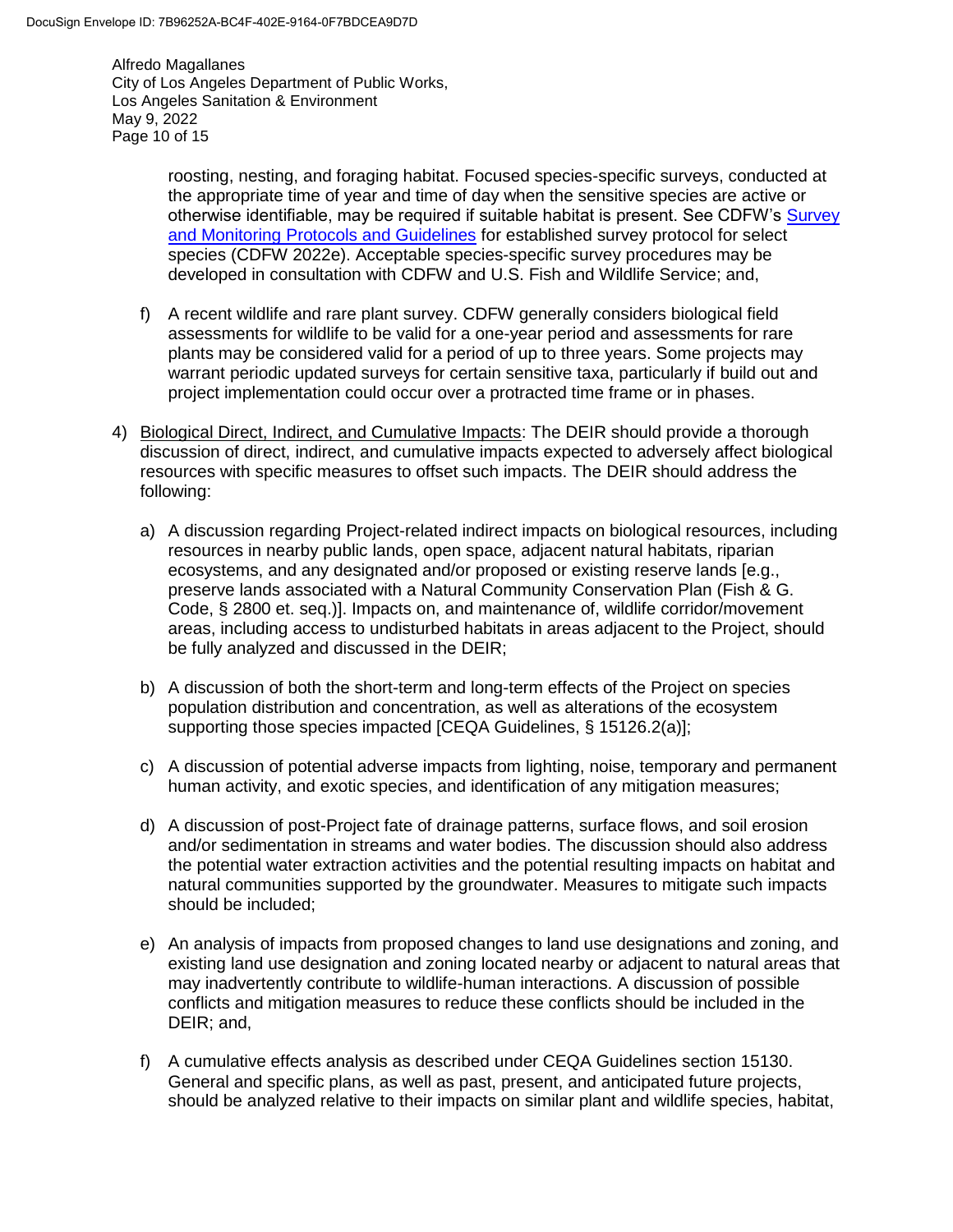Alfredo Magallanes City of Los Angeles Department of Public Works, Los Angeles Sanitation & Environment May 9, 2022 Page 11 of 15

> and natural communities. If the City determines that the Project would not have a cumulative impact, the DEIR should indicate why the cumulative impact is not significant. The City's determination should be supported by facts and analyses [CEQA Guidelines, § 15130(a)(2)].

- 5) Project Description and Alternatives: To enable adequate review and comment on the proposed Project from the standpoint of the protection of fish, wildlife, and plants, CDFW recommends the following information be included in the DEIR:
	- a) A complete discussion of the purpose and need for, and description of the proposed Project;
	- b) Pursuant to CEQA Guidelines section 15126.6(a), an environmental document "shall describe a reasonable range of potentially feasible alternatives to the Project, or to the location of the Project, which would feasibly attain most of the basic objectives of the Project but would avoid or substantially lessen any of the significant effects of the Project." CEQA Guidelines section 15126.6(f)(2) states if the lead agency concludes that no feasible alternative locations exist, it must disclose the reasons for this conclusion; and,
	- c) A range of feasible alternatives to the Project location to avoid or otherwise minimize direct and indirect impacts on sensitive biological resources and wildlife movement areas. CDFW recommends the City select Project designs and alternatives that would avoid or otherwise minimize direct and indirect impacts on biological resources. CDFW also recommends the City consider establishing appropriate setbacks from sensitive and special status biological resources. Setbacks should not be impacted by ground disturbance, fuel modification, or hydrological changes from any future Project-related construction, activities, maintenance, and development. As a general rule, CDFW recommends reducing or clustering a development footprint to retain unobstructed spaces for vegetation and wildlife and provide connections for wildlife between properties and minimize obstacles to open space.

Project alternatives should be thoroughly evaluated, even if an alternative would impede, to some degree, the attainment of the Project objectives or would be more costly (CEQA Guidelines, § 15126.6). The DEIR "shall" include sufficient information about each alternative to allow meaningful evaluation, public participation, analysis, and comparison with the proposed Project (CEQA Guidelines, § 15126.6).

- d) Where the Project may impact aquatic and riparian resources, CDFW recommends the City select Project designs and alternatives that would fully avoid impacts to such resources. CDFW also recommends an alternative that would not impede, alter, or otherwise modify existing surface flow, watercourse and meander, and water-dependent ecosystems and natural communities. Project designs should consider elevated crossings to avoid channelizing or narrowing of watercourses. Any modifications to a river, creek, or stream may cause or magnify upstream bank erosion, channel incision, and drop in water level and cause the watercourse to alter its course of flow.
- 6) Data. CEQA requires that information developed in environmental impact reports be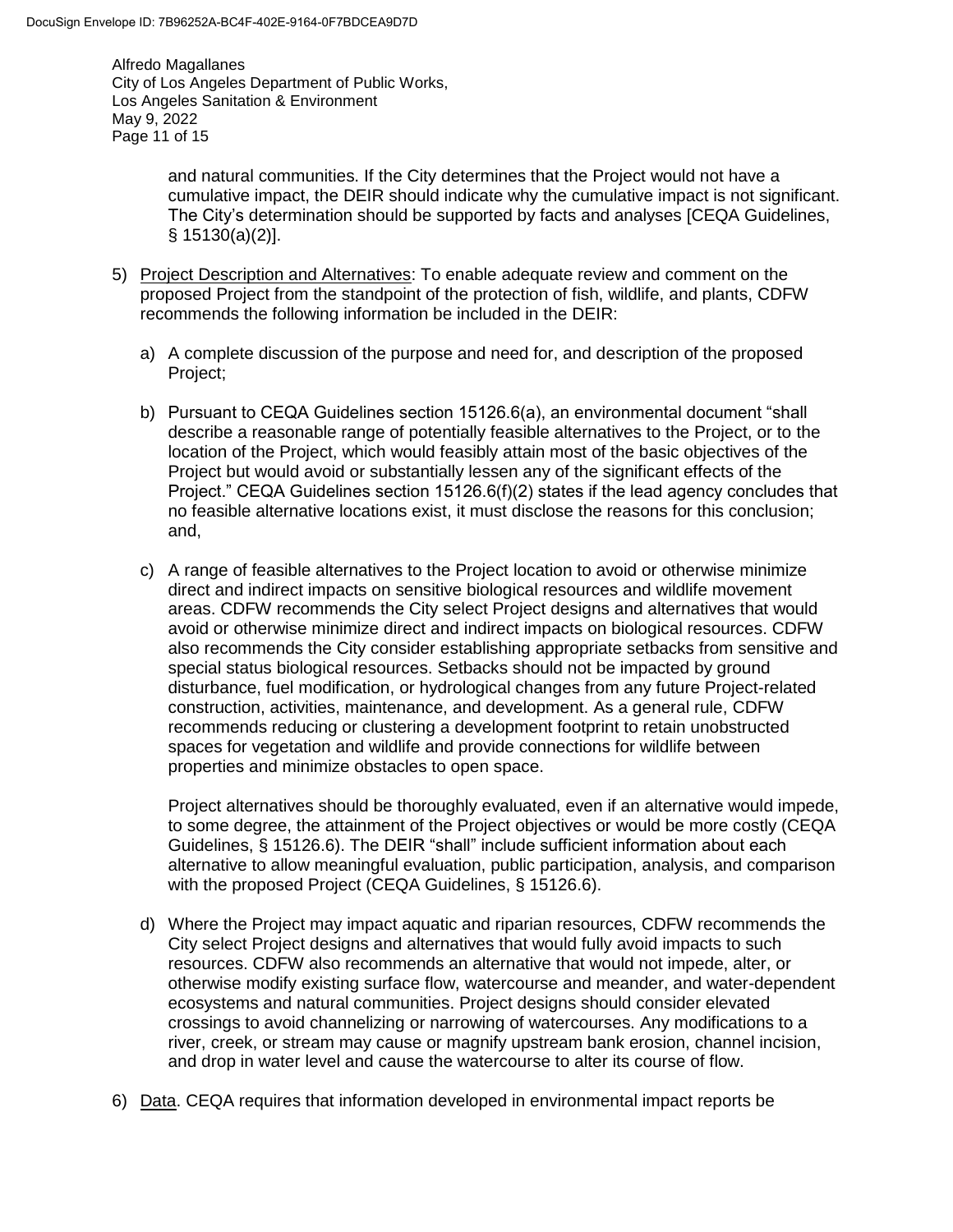Alfredo Magallanes City of Los Angeles Department of Public Works, Los Angeles Sanitation & Environment May 9, 2022 Page 12 of 15

incorporated into a database which may be used to make subsequent or supplemental environmental determinations [Pub. Resources Code, § 21003, subd. (e)]. Accordingly, please report any special status species and sensitive natural communities detected by completing and submitting [CNDDB Field Survey Forms](https://wildlife.ca.gov/Data/CNDDB/Submitting-Data) (CDFW 2022f). To submit additional information on sensitive natural communities, the [Combined Rapid Assessment and Releve](https://wildlife.ca.gov/Data/VegCAMP/Natural-Communities/Submit)  [Form](https://wildlife.ca.gov/Data/VegCAMP/Natural-Communities/Submit) should be completed and submitted to CDFW's Vegetation Classification and Mapping Program (CDFW 2022g). The City should ensure data collected for the preparation of the DEIR be properly submitted and with all applicable data fields filled out.

- 7) Use of Native Plants and Trees: CDFW supports the use of native plants for any project proposing revegetation and landscaping. CDFW strongly recommends avoiding non-native, invasive plants for landscaping and restoration, particularly any species listed as 'Moderate' or 'High' by the [California Invasive Plant Council](https://www.cal-ipc.org/plants/inventory/) (Cal-IPC 2022). CDFW supports the use of native species found in naturally occurring plant communities within or adjacent to the Project area. In addition, CDFW supports planting species of trees, such as oaks (*Quercus*  genus), and understory vegetation (e.g., ground cover, subshrubs, and shrubs) in order to create habitat and provide a food source for birds. CDFW recommends retaining any standing, dead, or dying tree (snags) where possible because snags provide perching and nesting habitat for birds and raptors. Finally, CDFW supports planting species of vegetation with high insect and pollinator value.
- 8) Translocation/Salvage of Plants and Animal Species: Translocation and transplantation is the process of removing plants and wildlife from one location and permanently moving it to a new location. CDFW generally does not support the use of translocation or transplantation as the primary mitigation strategy for unavoidable impacts to endangered, rare, or threatened plants and animals. Studies have shown that these efforts are experimental and the outcome unreliable. CDFW has found that permanent preservation and management of habitat capable of supporting these species is often a more effective long-term strategy for conserving plants and animals and their habitats.
- 9) Compensatory Mitigation: The DEIR should include compensatory mitigation measures for the Project's significant direct and indirect impacts to sensitive and special status plants, animals, and habitats. Mitigation measures should emphasize avoidance and minimization of Project-related impacts. For unavoidable impacts, on-site habitat restoration or enhancement should be discussed in detail. If on-site mitigation is not feasible or would not be biologically viable and therefore inadequate to mitigate the loss of biological functions and values, off-site mitigation through habitat creation and/or acquisition and preservation in perpetuity should be addressed. Areas proposed as mitigation lands should be protected in perpetuity with a conservation easement and financial assurance and dedicated to a qualified entity for long-term management and monitoring. Under Government Code, section 65967, the Lead Agency must exercise due diligence in reviewing the qualifications of a governmental entity, special district, or nonprofit organization to effectively manage and steward land, water, or natural resources on mitigation lands it approves.
- 10) Long-term Management of Mitigation Lands: For proposed preservation and/or restoration, the DEIR should include measures to protect the targeted habitat values from direct and indirect negative impacts in perpetuity. The objective should be to offset Project-induced qualitative and quantitative losses of wildlife habitat values. Issues that should be addressed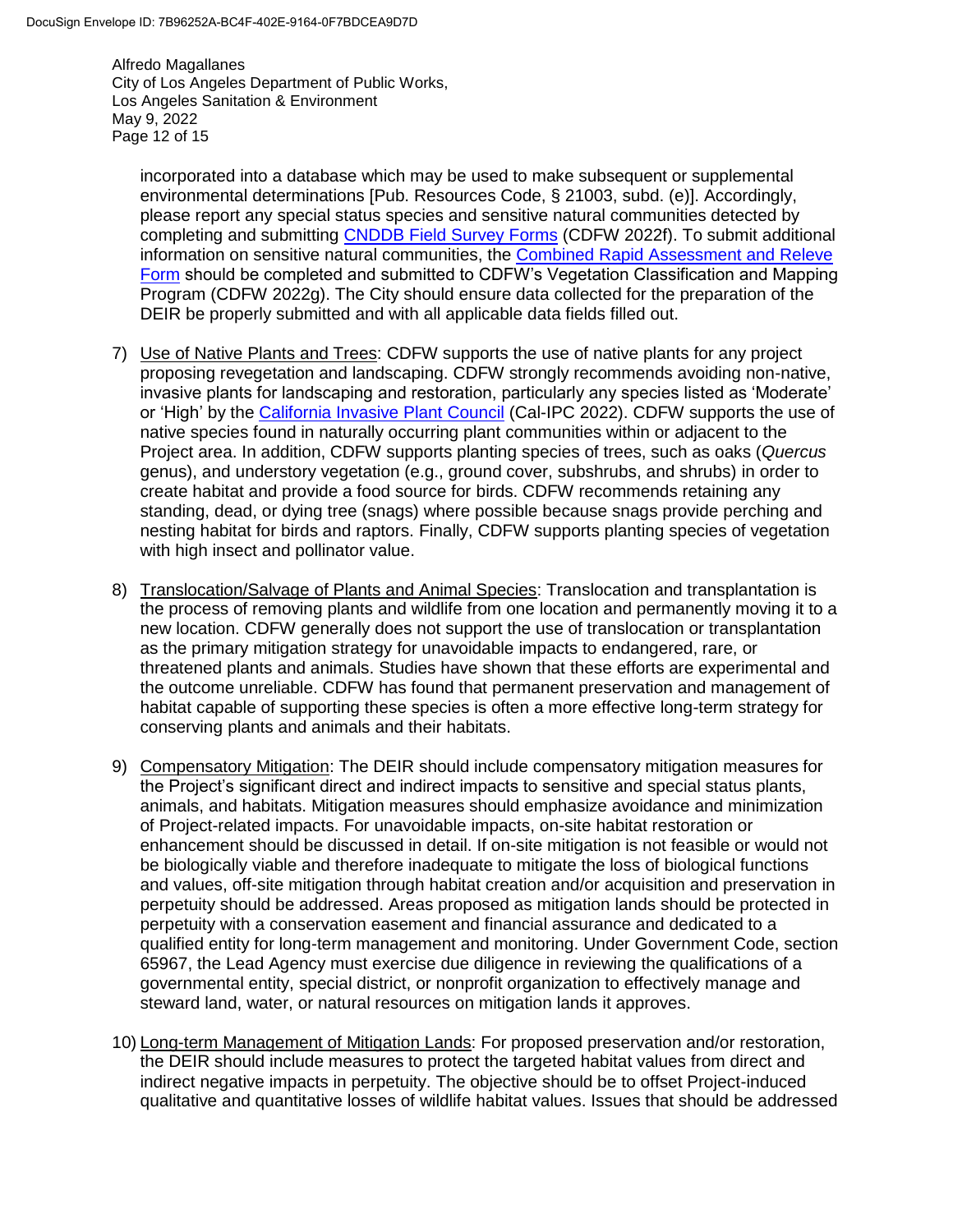Alfredo Magallanes City of Los Angeles Department of Public Works, Los Angeles Sanitation & Environment May 9, 2022 Page 13 of 15

include (but are not limited to) restrictions on access, proposed land dedications, monitoring and management programs, control of illegal dumping, water pollution, and increased human intrusion. An appropriate non-wasting endowment should be set aside to provide for long-term management of mitigation lands.

- 11) Wetland Resources: CDFW, as described in Fish and Game Code section 703(a), is guided by the Fish and Game Commission's (Commission) policies. The [Wetlands Resources](https://fgc.ca.gov/About/Policies/Miscellaneous) policy the Commission "…seek[s] to provide for the protection, preservation, restoration, enhancement and expansion of wetland habitat in California" (CFGC 2020). Further, it is the policy of the Fish and Game Commission to strongly discourage development in or conversion of wetlands. It opposes, consistent with its legal authority, any development or conversion that would result in a reduction of wetland acreage or wetland habitat values. To that end, the Commission opposes wetland development proposals unless, at a minimum, project mitigation assures there will be 'no net loss' of either wetland habitat values or acreage. The Commission strongly prefers mitigation which would achieve expansion of wetland acreage and enhancement of wetland habitat values."
	- a) The Wetlands Resources policy provides a framework for maintaining wetland resources and establishes mitigation guidance. CDFW encourages avoidance of wetland resources as a primary mitigation measure and discourages the development or type conversion of wetlands to uplands. CDFW encourages activities that would avoid the reduction of wetland acreage, function, or habitat values. Once avoidance and minimization measures have been exhausted, a project should include mitigation measures to assure a "no net loss" of either wetland habitat values, or acreage, for unavoidable impacts to wetland resources. Conversions include, but are not limited to, conversion to subsurface drains, placement of fill or building of structures within the wetland, and channelization or removal of materials from the streambed. All wetlands and watercourses, whether ephemeral, intermittent, or perennial, should be retained and provided with substantial setbacks, which preserve the riparian and aquatic values and functions benefiting local and transient wildlife populations. CDFW recommends mitigation measures to compensate for unavoidable impacts be included in the DEIR and these measures should compensate for the loss of function and value.
	- b) The Fish and Game Commission's Water policy guides CDFW on the quantity and quality of the waters of this State that should be apportioned and maintained respectively so as to produce and sustain maximum numbers of fish and wildlife; to provide maximum protection and enhancement of fish and wildlife and their habitat; encourage and support programs to maintain or restore a high quality of the waters of this State; prevent the degradation thereof caused by pollution and contamination; and, endeavor to keep as much water as possible open and accessible to the public for the use and enjoyment of fish and wildlife. CDFW recommends avoidance of water practices and structures that use excessive amounts of water, and minimization of impacts that negatively affect water quality, to the extent feasible (Fish & G. Code, § 5650).

## **Conclusion**

We appreciate the opportunity to comment on the NOP for the MacArthur Lake Stormwater Capture Project to assist the City of Los Angeles in preparing the Project's environmental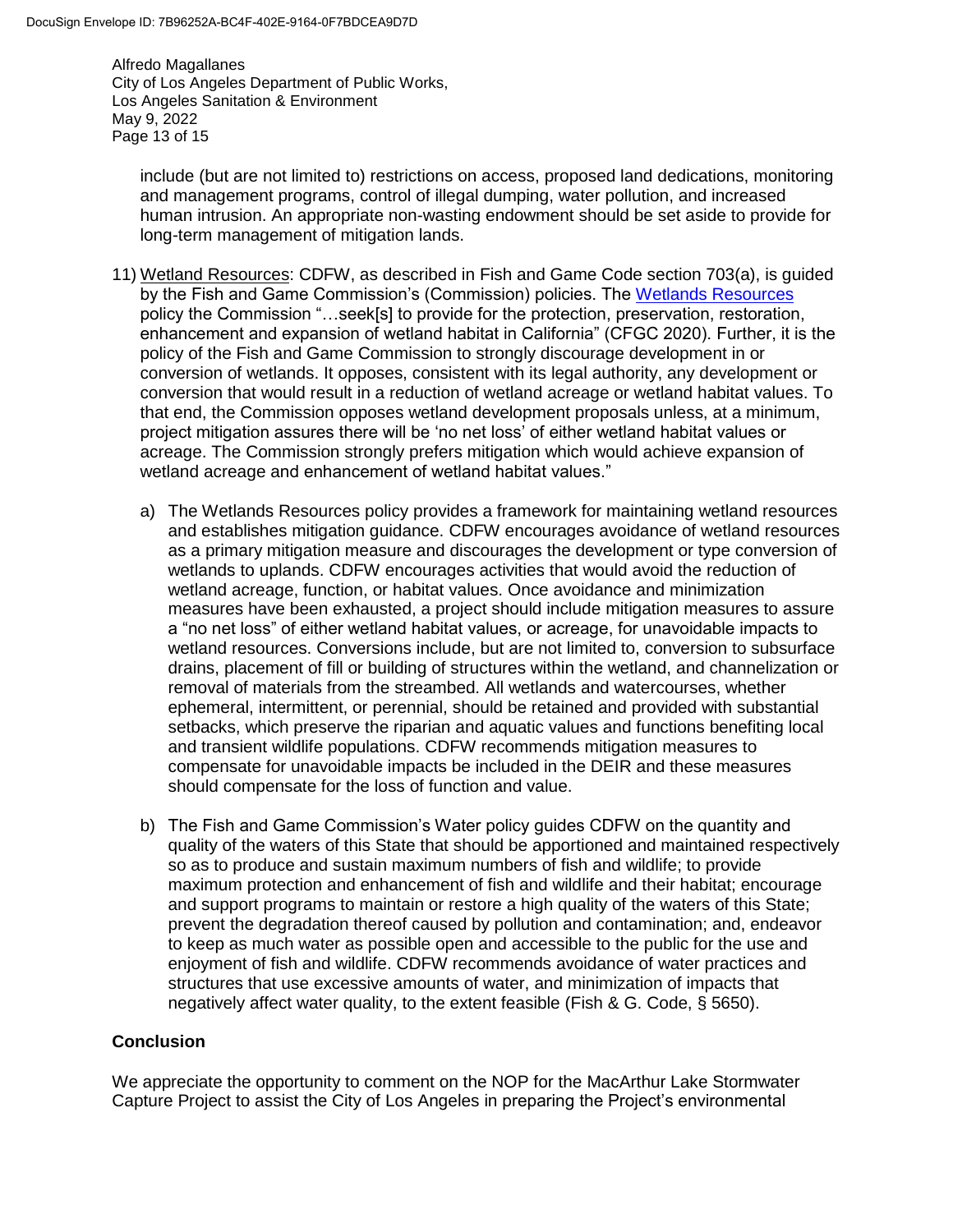Alfredo Magallanes City of Los Angeles Department of Public Works, Los Angeles Sanitation & Environment May 9, 2022 Page 14 of 15

document and identifying and mitigating Project impacts on biological resources. If you have any questions or comments regarding this letter, please contact Ruby Kwan-Davis, Senior Environmental Scientist (Specialist), at [Ruby.Kwan-Davis@wildlife.ca.gov](mailto:Ruby.Kwan-Davis@wildlife.ca.gov) or (562) 619-2230.

 $Sincerely,$ <br>  $Docusigned by:$ 

 $Ch_{\sigma}$ -<br>B6E58CFE24724F5..

Erinn Wilson-Olgin Environmental Program Manager I South Coast Region

ec: CDFW

Erinn Wilson-Olgin, Los Alamitos – [Erinn.Wilson-Olgin@wildlife.ca.gov](mailto:Erinn.Wilson-Olgin@wildlife.ca.gov) Victoria Tang, Los Alamitos – [Victoria.Tang@wildlife.ca.gov](mailto:Victoria.Tang@wildlife.ca.gov) Ruby Kwan-Davis, Los Alamitos – [Ruby.Kwan-Davis@wildlife.ca.gov](mailto:Ruby.Kwan-Davis@wildlife.ca.gov) Felicia Silva, Los Alamitos - Felicia. Silva@wildlife.ca.gov Julisa Portugal, Los Alamitos – [Julisa.Portugal@wildlife.ca.gov](mailto:Julisa.Portugal@wildlife.ca.gov) Frederic (Fritz) Rieman, Los Alamitos – [Frederic.Rieman@wildlife.ca.gov](mailto:Frederic.Rieman@wildlife.ca.gov) Cindy Hailey, San Diego – [Cindy.Hailey@wildlife.ca.gov](mailto:Cindy.Hailey@wildlife.ca.gov) CEQA Program Coordinator, Sacramento – [CEQACommentLetters@wildlife.ca.gov](mailto:CEQACommentLetters@wildlife.ca.gov)  State Clearinghouse, Office of Planning and Research – State. Clearinghouse @opr.ca.gov

## **References:**

- [CDFWa] California Department of Fish and Wildlife. (2022.) Statement of Proposed Emergency Regulation Action. Southern California Steelhead. Available from: <https://fgc.ca.gov/Regulations/2022-New-and-Proposed#SCS>
- [CDFWb] California Department of Fish and Wildlife. (2022). Lake and Streambed Alteration Program. Available from: [https://wildlife.ca.gov/Conservation/LSA.](https://wildlife.ca.gov/Conservation/LSA)
- [CDFWc] California Department of Fish and Wildlife. (2022). Natural Communities. Available from: [https://wildlife.ca.gov/Data/VegCAMP/Natural-Communities.](https://wildlife.ca.gov/Data/VegCAMP/Natural-Communities)
- [CDFWd] California Department of Fish and Wildlife. (2022). California Natural Diversity Database. Available from: [https://wildlife.ca.gov/Data/CNDDB/Maps-and-](https://wildlife.ca.gov/Data/CNDDB/Maps-and-Data#43018408-cnddb-in-bios)[Data#43018408-cnddb-in-bios](https://wildlife.ca.gov/Data/CNDDB/Maps-and-Data#43018408-cnddb-in-bios)
- [CDFWe] California Department of Fish and Wildlife. (2022). Survey and Monitoring Protocols and Guidelines. Available from: https://wildlife.ca.gov/conservation/survey-protocols
- [CDFWf] California Department of Fish and Wildlife. (2022). Submitting Data to the CNDDB. Available from:<https://wildlife.ca.gov/Data/CNDDB/Submitting-Data>
- [CDFWg] California Department of Fish and Wildlife. (2022). Natural Communities Submitting Information. Available from: [https://wildlife.ca.gov/Data/VegCAMP/Natural-](https://wildlife.ca.gov/Data/VegCAMP/Natural-Communities/Submit)[Communities/Submit](https://wildlife.ca.gov/Data/VegCAMP/Natural-Communities/Submit)
- [CDFW] California Department of Fish and Wildlife. (2018). Protocols for Surveying and Evaluating Impacts to Special Status Native Plant Populations and Sensitive Natural Communities. Available from:

[https://nrm.dfg.ca.gov/FileHandler.ashx?DocumentID=18959\)](https://nrm.dfg.ca.gov/FileHandler.ashx?DocumentID=18959)